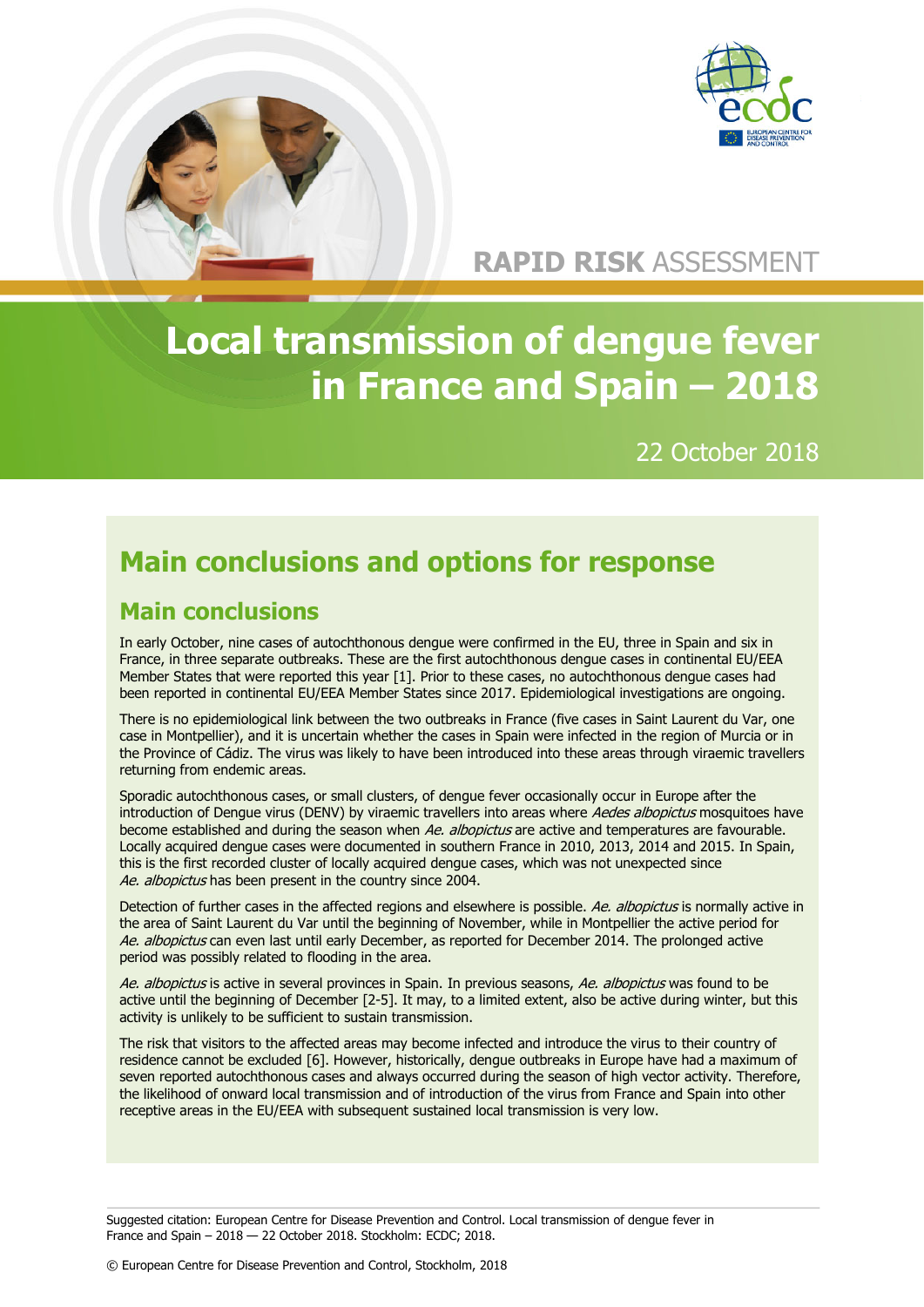### **Options for response**

Early detection of imported cases is key to prevent onward transmission through the introduction of dengue virus by a viraemic traveller into an area where Ae. albopictus is established. Awareness among clinicians and information for travellers returning from areas with dengue transmission, combined with appropriate laboratory detection capacity, are essential during high mosquito activity season in areas where Ae. albopictus is established. Enhanced surveillance and active case finding should also be considered.

The detection of an autochthonous case should trigger epidemiological and entomological investigations to assess the size of the transmission area and the potential of onward transmission; it should also guide vector control measures.

In addition, personal protective measures against mosquito bites are recommended in affected areas to further reduce mosquito-borne transmission of dengue virus. Indoor and outdoor personal protective measures to reduce mosquito bites include the use of mosquito repellent in accordance with the instructions indicated on the product label; wearing long-sleeved shirts and long trousers, especially during the daytime when Ae. albopictus mosquitoes are most active; and sleeping and resting in screened or air-conditioned rooms and using mosquito bed nets at night and during the day.

Travellers returning from areas where dengue fever transmission occurs should be advised to seek medical care if they develop symptoms consistent with dengue fever, in particular if they return to areas where Ae. albopictus is established, in order to reduce the risk of the virus being introduced into the local mosquito population and prevent further local transmission.

Preparedness regarding dengue fever in the EU requires the capacity to detect cases early in areas with the presence of the competent vectors. This can be achieved by:

- strengthened surveillance systems (including clinician awareness, laboratory capacity and capability for accurate confirmation, and rapid notification of cases);
- regular reviews of contingency plans for mosquito-borne outbreaks;
- education and collaboration of the general public on how to control mosquito breeding sites; and
- strengthened vector surveillance systems and rapid implementation of vector control measures following each case.

### **Source and date of request**

ECDC internal decision 5 October 2018 and revision 10 October 2018.

## **Public health issue**

In the context of locally acquired cases of dengue fever in southern France and Spain, what is the risk of onward vector-borne transmission locally and in other areas of EU/EEA?

### **Consulted experts**

ECDC contributors (alphabetical order). Jordi Borrell Pique, Olivier Briët, Sergio Brusin, Chiara de Bellegarde de Saint Lary, Dragoslav Domanovic, Joana Haussig, Josep Jansa, Benedetto Simone, Marybelle Stryk, Johanna Young.

External experts (by country). France: Harold Noël and Marie-Claire Paty (Agence Nationale de Santé Publique), Remi Charrel (EVD-LabNet, Aix-Marseille University); the Netherlands: Chantal Reusken (EVD-LabNet, Erasmus MC, RIVM); Spain: Fernando Simón, María José Sierra and Berta Suarez (Ministry of Health, Social Services and Equity), Maria Paz Sánchez-Seco, Ana Vázquez and Fernando de Ory (National Reference Laboratory for Arboviruses), Ana García-Fulgueiras (General Directorate of Public Health, Murcia), Begoña López Hernández (General Directorate of Public Health, Andalucía), María Ángeles Lopaz (General Directorate of Public Health, Madrid).

All experts have submitted declarations of interest and a review of these declarations did not reveal any conflict of interest.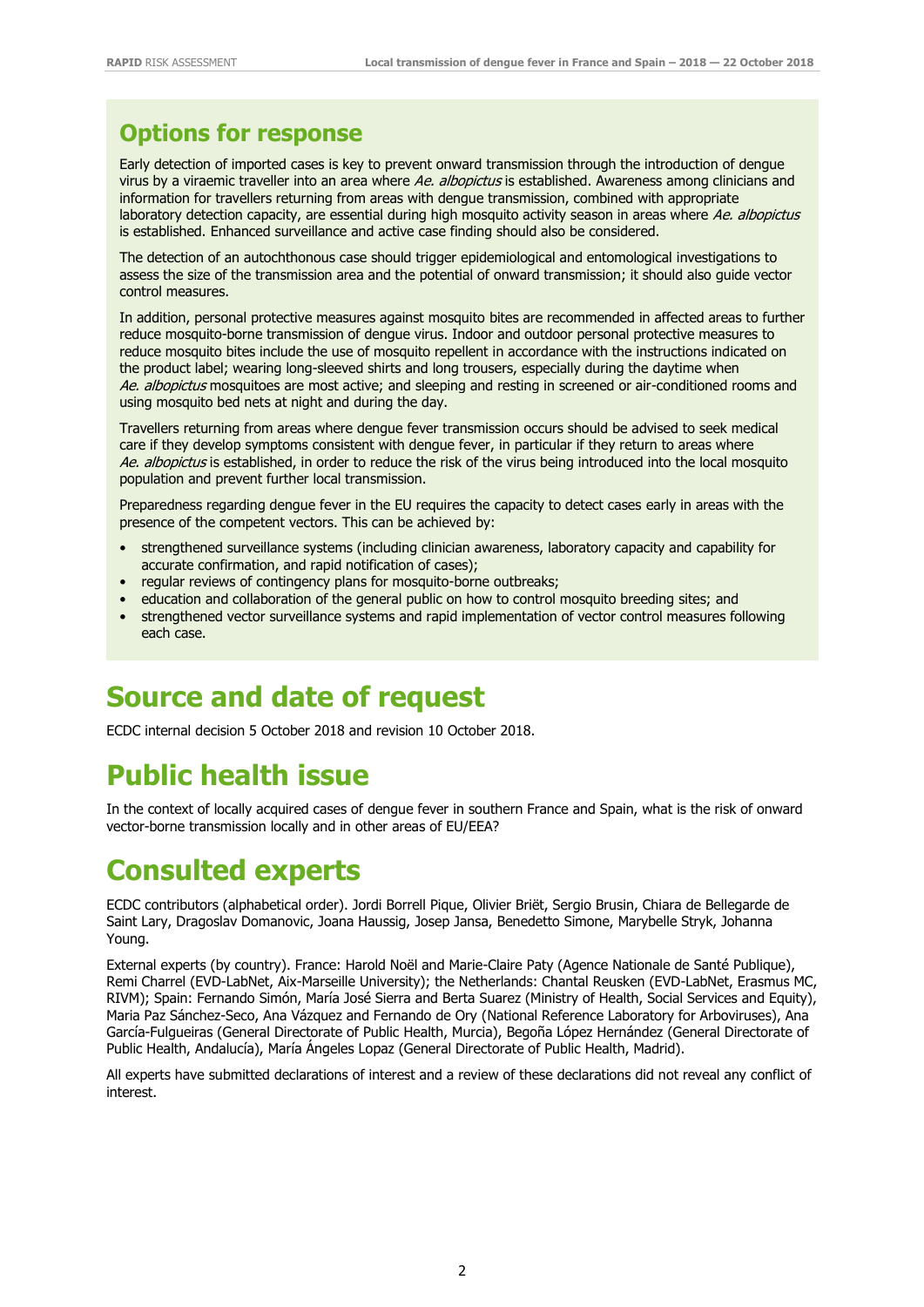## **Disease background information**

### **Dengue virus**

Dengue is a mosquito-borne disease caused by dengue virus, a member of the *Flaviviridae* family. There are four antigenically distinct serotypes of dengue virus (DENV 1 to 4). The main mosquito vector is *Aedes aegypti* but other mosquitoes, including Aedes albopictus, have been implicated in virus transmission. The virus is not transmitted directly from human to human, except in the case of mother to unborn child, blood transfusion, or organ and tissue transplantation from viraemic donors.

The majority of infections are either asymptomatic or result in a mild febrile illness. Symptoms include a sudden onset of febrile illness lasting an average of 2–7 days, usually characterised by severe headache, retro-orbital pain, arthralgia and a maculo-papular rash. The more severe and potentially deadly forms, classified as severe dengue, develop in less than 5% of patients [7].

A DENV infection can be identified through detection of the viral antigen NS1, the viral genome, or DENV-specific antibodies. In primary DENV infections, the NS1 antigen can be detected typically up to day 14 post onset of symptoms, while in secondary infections it can be detected up to day five. Viral RNA usually can be detected up to day seven. Confirmation of infection based on routine serology only is complicated due to extensive cross-reactivity between the four serotypes and other flaviviruses (including Zika virus, yellow fever virus, West Nile virus, tickborne encephalitis virus and Usutu virus, the latter three being endemic in parts of the EU/EEA) and related vaccines. In addition, an acute flavivirus infection might boost cross-reactive antibodies due to a previous infection with, or vaccination against, another flavivirus, thereby interfering with a proper interpretation of serological tests. Serological diagnosis can be performed by detection of DENV-specific IgM antibodies from five to six days after onset of symptoms or detection of a fourfold rise in DENV-specific IgG antibody titres on paired serum samples taken 14 days apart. In secondary dengue, IgM antibodies usually appear from day two post symptom onset [8,9]. Diagnostics for DENV are available in reference laboratories in 28 EU/EEA countries, with 25 countries offering molecular detection, 24 countries offering routine serology, and 10 countries offering virus neutralisation tests (gold standard serologic method). All countries with Ae. albopictus presence have DENV diagnostic capacity. A complete overview of DENV diagnostic capacity in the EU/EEA can be found in the EVD-LabNet directory [10].

Patients with severe dengue can recover without sequelae if diagnosed early and treated appropriately. There is currently no recommended vaccine available against dengue fever in Europe, and treatment of the disease is symptomatic and supportive. More information on dengue fever is available in the ECDC dengue fever [factsheet](https://ecdc.europa.eu/en/dengue-fever/facts/factsheet) [7].

#### **Mosquito vectors**

Aedes aegypti is the main primary vector for dengue virus transmission. Aedes aegypti has not established itself in the continental EU, but the species has been introduced to the Netherlands and has become established around the Black Sea and in several EU Overseas Counties and Territories such as Madeira and in the Caribbean region. The species was also introduced to Fuerteventura, Canary Islands in December 2017, but after control measures were implemented no further detections were reported. For more information on Ae. aegypti, see the ECDC [factsheet for experts](https://ecdc.europa.eu/en/disease-vectors/facts/mosquito-factsheets/aedes-aegypti) [68] and the map on the current [distribution of](https://ecdc.europa.eu/en/publications-data/aedes-aegypti-current-known-distribution-june-2018) Ae. aegypti in the EU/EEA [69].

Aedes albopictus is a competent vector for all four dengue virus serotypes, but a less competent vector for DENV than Ae. aegypti [11]. From an historical epidemiological perspective, there are indeed only a limited number of dengue outbreaks described that were sustained by Ae. albopictus. [11]. However, Ae. albopictus might act as a driver of an epidemic in areas where Ae. aegypti is absent or its population is too low to have epidemiological importance [12]. For instance, outbreaks likely to have been driven by Ae. albopictus in the past include outbreaks in the main islands of Japan; in Hawaii; in the city of Guangzhou, Guangdong Province, China, in a location where Ae. aegypti is reported to be absent [12-16], and in Réunion (2004 to 2018) [17].

Since the 1990s, Ae. albopictus has become increasingly present in the EU. It is currently established mainly in the southern part of the EU (see Annex 1, Figure 1 for a detailed map) where the vector is active in the summer and early autumn. It plays a role as vector in sporadic events of local transmission of dengue virus and chikungunya virus in the southern EU (See Annex 2).

### **Event background information**

#### **France**

#### **Provence-Alpes-Côte d'Azur**

On 4 October 2018, the laboratory of virology of Montpellier University Hospital and the French National Reference Laboratory for arboviruses in Marseille confirmed a case of dengue type 2 in Saint Laurent du Var, Alpes Maritimes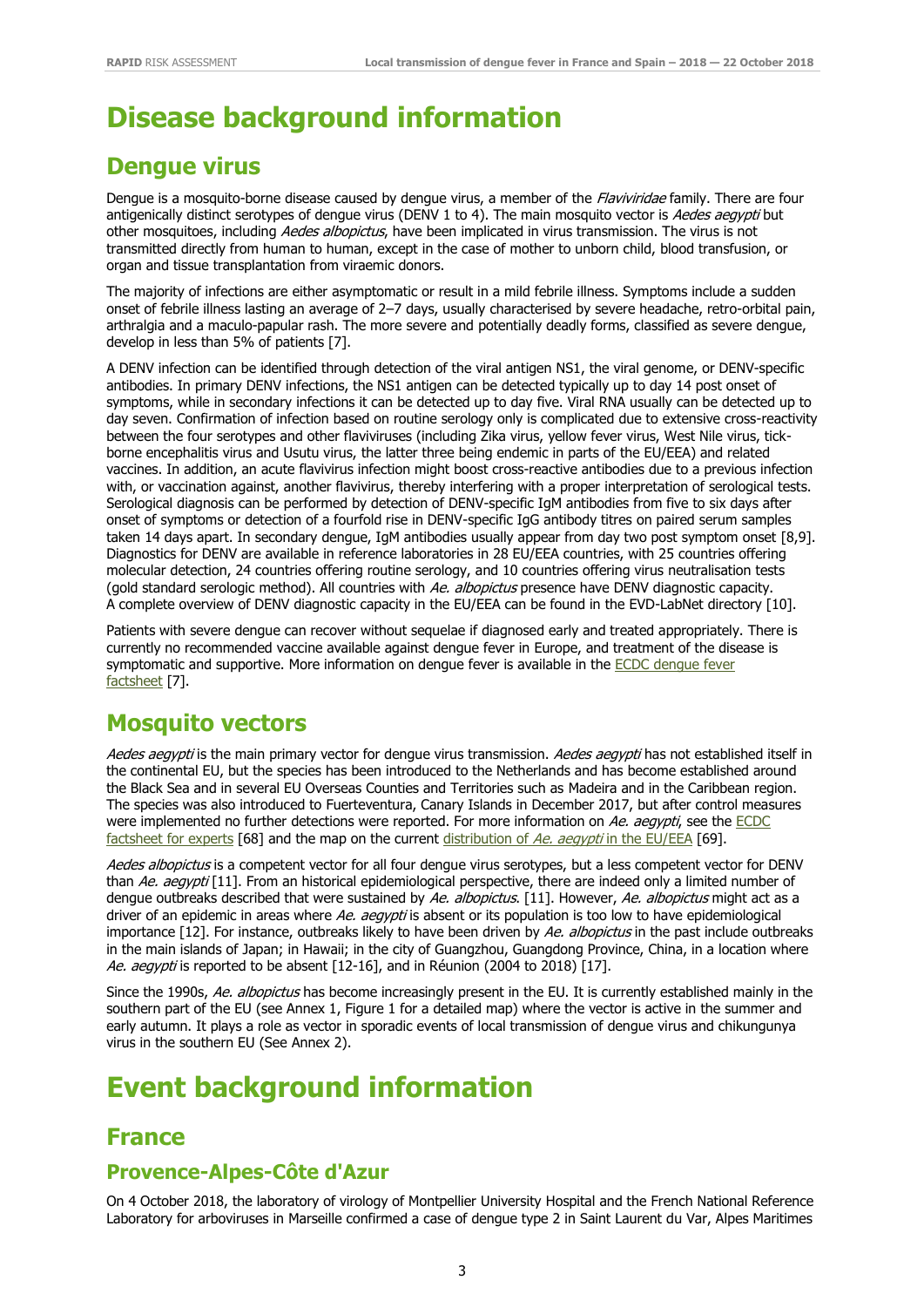department, Provence-Alpes-Côte d'Azur region, in southern France. The case, who had become symptomatic on 21 September, is a resident of Saint Laurent du Var and had no travel history outside the region in the 15 days prior to symptom onset and was assumed to have become infected locally. This was the first autochthonous case of dengue identified in metropolitan France in 2018. Door-to-door case finding conducted on 8–9 October 2018 lead to the diagnosis of four additional cases residing within a 50m-radius from the home of the index case. Onset of symptoms of the five cases detected in Saint-Laurent du Var ranged from 3 September to 3 October.

#### **Occitanie**

On 10 October 2018, the French National Reference Laboratory for arboviruses confirmed a case of dengue type 1 in Montpellier, Hérault department, Occitanie region, in southern France. The case, a resident of Le Clapiers, a suburb of the city of Montpellier, developed symptoms on 27 September 2018. The patient had no travel history outside the region in the 15 days prior to symptom onset.

Montpellier is 270 km west of Saint Laurent du Var, where the cases described above occurred. There is no link between the cases in Montpellier (dengue serotype 2) and the ones in Saint Laurent du Var.

Public health authorities implemented the following actions in accordance with national recommendations:

- Epidemiological and entomological investigations.
- Vector control activities in the neighbourhood of the residence of the cases, including removal of mosquito breeding sites in public areas, and chemical treatments.
- Active case finding, including door-to-door investigations in the areas of Saint Laurent du Var and Le Clapiers.
- Raising awareness of healthcare workers and laboratories in the areas.
- Safety measures on substances of human origin, e.g. blood donations.
- Public communication and social mobilisation on mosquito bite prevention and breeding site removal in private areas.

### **Spain**

On 4 October 2018, the Spanish National Reference Laboratory for Arboviruses confirmed two autochthonous dengue cases in Spain [18]. A third case was confirmed on 16 October 2018. All cases belong to the same family and had onset of symptoms in the second half of August (19, 23 and 27 August). During the incubation period, the cases were travelling in a municipality in Murcia Region (4–9 August) and in several municipalities in Cádiz, Andalucía (10–16 August). Considering the incubation period of the disease (3–14 days), the most probable place of infection, which is also compatible with the date of onset of symptoms of the three cases, is the province of Cádiz, although the place of infection cannot be determined with certainty.

All cases fully recovered; they had no recent travel history to dengue-affected areas. This is the first documented episode of autochthonous dengue transmission in Spain.

Public health authorities have implemented, or will start implementing imminently, the following actions (in accordance with national recommendations):

- Epidemiological and entomological investigations.
- Active case finding in the probable places of transmission.
- Raising awareness of healthcare workers and laboratories in the area.
- Safety measures on substances of human origin, e.g. blood donations.
- Public communication, including a press release.

## **ECDC risk assessment**

#### **Introduction of the virus**

The virus was probably introduced into France and Spain through viraemic travellers returning from an endemic area. Several countries reported a considerable increase in dengue cases in 2018, especially in South America (Annex 1, Figure 2). Also, Réunion, an outermost region of France in the Indian Ocean, has reported over 6 000 cases of dengue type 2 to date this year. In 2016, 2 705 imported dengue cases were reported to The European Surveillance System (TESSy), highlighting the noticeable frequency of travel-associated dengue cases reported by EU/EEA countries. Information on suspected country of infection was available for 1 504 of these cases. The most frequently reported suspected countries of infection were Asian countries: Thailand (21%), Indonesia (18%) and India (12%).

#### **France**

Sporadic autochthonous cases, or small clusters, of dengue in the area are not unexpected, as Ae. albopictus mosquitos are known to have become established in Provence-Alpes-Côte d'Azur (2004) and Occitanie (2011) [70]. Locally acquired dengue cases in the region were documented in 2010, 2013, 2014 and 2015 (see Annex 2).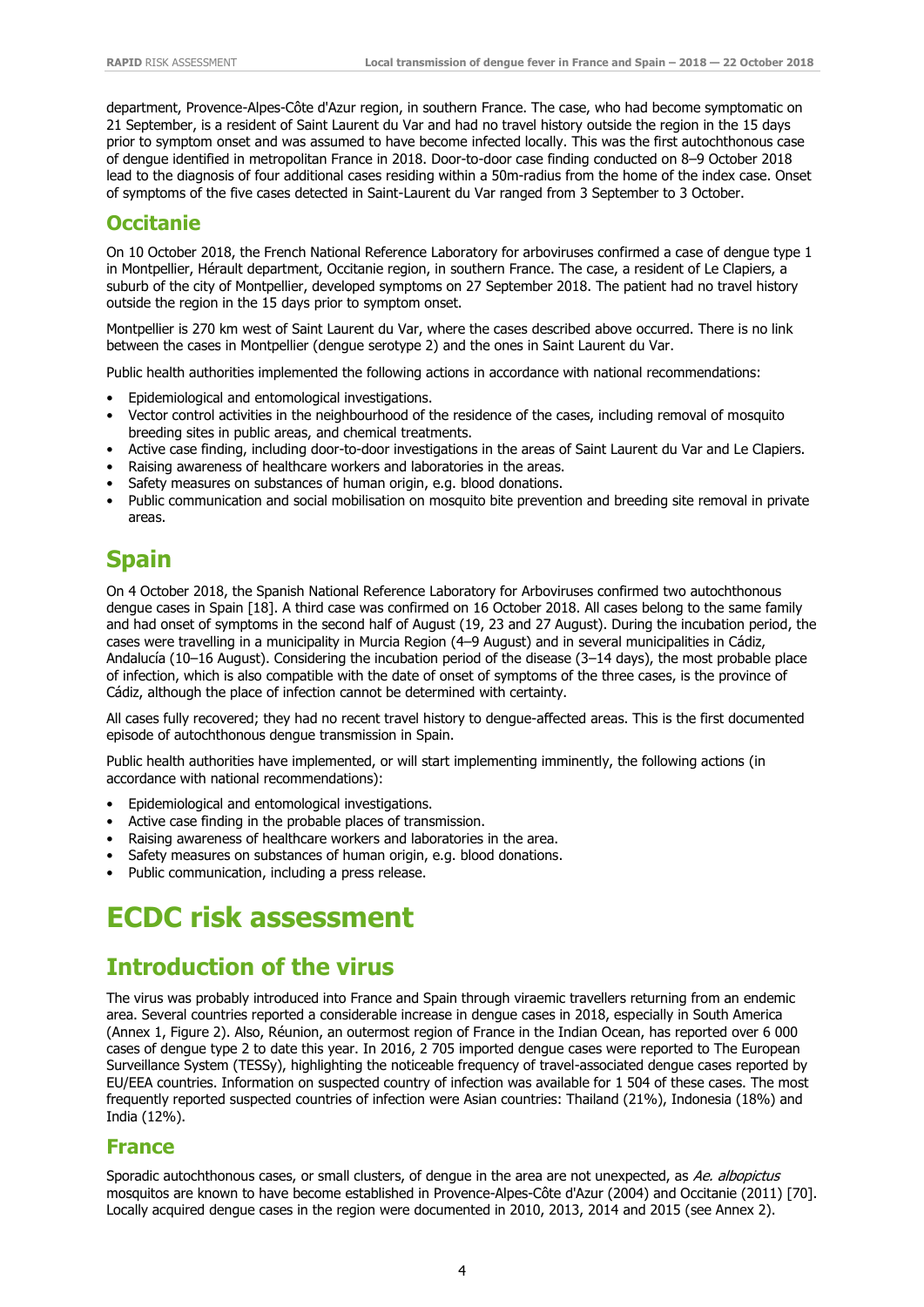Saint Laurent du Var borders Nice Côte d'Azur Airport. It also has a port and a railway station. The Nice Côte d'Azur airport had 6 587 638 departing passengers in 2017, 30.2% of whom lived on the Côte d'Azur. Nice Airport does not offer direct flights to Réunion and other dengue-affected areas, which reduces the probability that the virus was imported through an infected mosquito.

In 2017, Saint Laurent du Var recorded 25 292 stays from visitors arriving by plane (17% of the total in the zone Metropole Littoral Est), 11 795 of whom were of foreign origin. In September 2017, the zone Metropole Littoral Est recorded a total of 21 709 stays in hotels and residences, 44.3% were of visitors of foreign origin (17.8% from the UK, 11.3% from the USA, 10.8% from Spain, 10.0% from Germany and 8.8% Italy and Malta). In October 2017, the zone recorded 11 023 stays in hotels and residences, 14.8% were from visitors from Italy and Malta, 12.2% from the USA, 12% from Germany, 11.2% from the UK, and 10.9% from Spain [19].

Montpellier is connected to the railway network. Montpellier's Méditerranée Airport, situated 9 km southeast of the city centre recorded 1 849 410 departing passengers in 2017, of whom 661 456 had an international destination [20]. It does not offer direct flights to dengue-affected areas. In September 2018, it recorded 170 982 departing passengers, of whom 67 261 had an international destination [21]. In 2017, the city of Montpellier recorded 1 037 992 overnight stays (approximately 90 000 in September and 85 000 in October) from visitors, of whom 361 585 were of foreign origin. The five countries from which most guests originated were Spain, the UK, USA, Germany and Belgium [22].

Between 1 May and 12 October 2018, 151 imported dengue cases were notified in Ae. albopictus-active areas in France (26 in Occitanie and 47 in Provence-Alpes-Côte d'Azur); 24 of the confirmed cases had just returned from a journey to Réunion [23].

#### **Spain**

The cases in Spain were the first recorded locally transmitted cases of dengue in Spain. Small clusters like this one are not unexpected in areas where Ae. albopictus mosquitoes are established. Ae. albopictus mosquitoes were first detected in Spain in 2004 in Catalonia and have since been spreading along the coast. They have been known to be present in the Murcia region since 2011 [2]. The mosquito has been detected in some municipalities of Cádiz since 2015. However, the mosquito has not yet been detected in the municipalities of Cádiz where the cases stayed during their probable time of infection, despite active surveillance in 2017 [3] and active searches in October after the cases were diagnosed. The Spanish authorities are currently conducting further entomological investigations in Murcia and Cádiz.

To date in 2018, a total of 2 273 478 stays from Spanish and non-Spanish residents were reported in Murcia region [24]. Most non-Spanish visitors with an overnight stay in Murcia region are from the UK (27%), followed by France (9%) and Germany (7%) [25]. In the Province of Cádiz, 60 144 overnight stays were recorded in June 2018 [26].

Over the 2015–2017 period, Spain has reported 557 imported cases of dengue: 168 in 2015, 261 in 2016, and 128 in 2017; 9% of these cases were imported from Thailand and 8% from Paraguay. In 2018, only 18 cases have been reported so far, although the number of cases may be underestimated due to delays in notification.

### **Further transmission locally and in other areas of EU/EEA**

Transmission of dengue virus depends, among other factors, on the presence of active vectors and temperature. Laboratory experiments with Ae. albopictus from Shanghai and with dengue 2 virus suggest that transmission is unlikely below 18 °C [27]. Throughout Europe, in areas where Ae. albopictus mosquitoes have established themselves and during the season when they are active and temperatures are favourable, autochthonous cases of dengue may occur after the introduction of DENV by viraemic travellers.

#### **France**

-

Detection of further autochthonous cases in the region is possible, as Ae. albopictus is normally active in the area of Saint Laurent du Var until the beginning of November [28,29]\* . Further autochthonous cases are also possible in Montpellier based on observations from Italy at this latitude (42–46 °N) [30,31]. However, in 2014, probably due to unusually heavy rainfall (an 'épisode cévenol'), the Ae. albopictus-active period in Montpellier lasted until early December [32], although the last associated chikungunya case reported onset of symptoms on 22 October 2014 [33]. Of note, southern France is currently experiencing heavy rainfall events and warm temperatures.

There is thus some risk that visitors from areas where Ae. albopictus populations are present may become infected and introduce the virus to their country of residence. However, historically, dengue outbreaks in France were always limited, with a maximum of seven reported cases; cases always occurred during the season of high vector activity (see Annex 2). Therefore, the likelihood of local onward transmission and introduction of the virus from France to other receptive areas in the EU/EEA with subsequent local transmission is considered to be very low.

<sup>\*</sup> Based on Ae. albopictus eggs laid in ovitraps in the area during 2008–2011 [28,29]. Even though the number of eggs laid is low during October, data from Rome suggests that biting densities may be relatively high at the end of the season [30].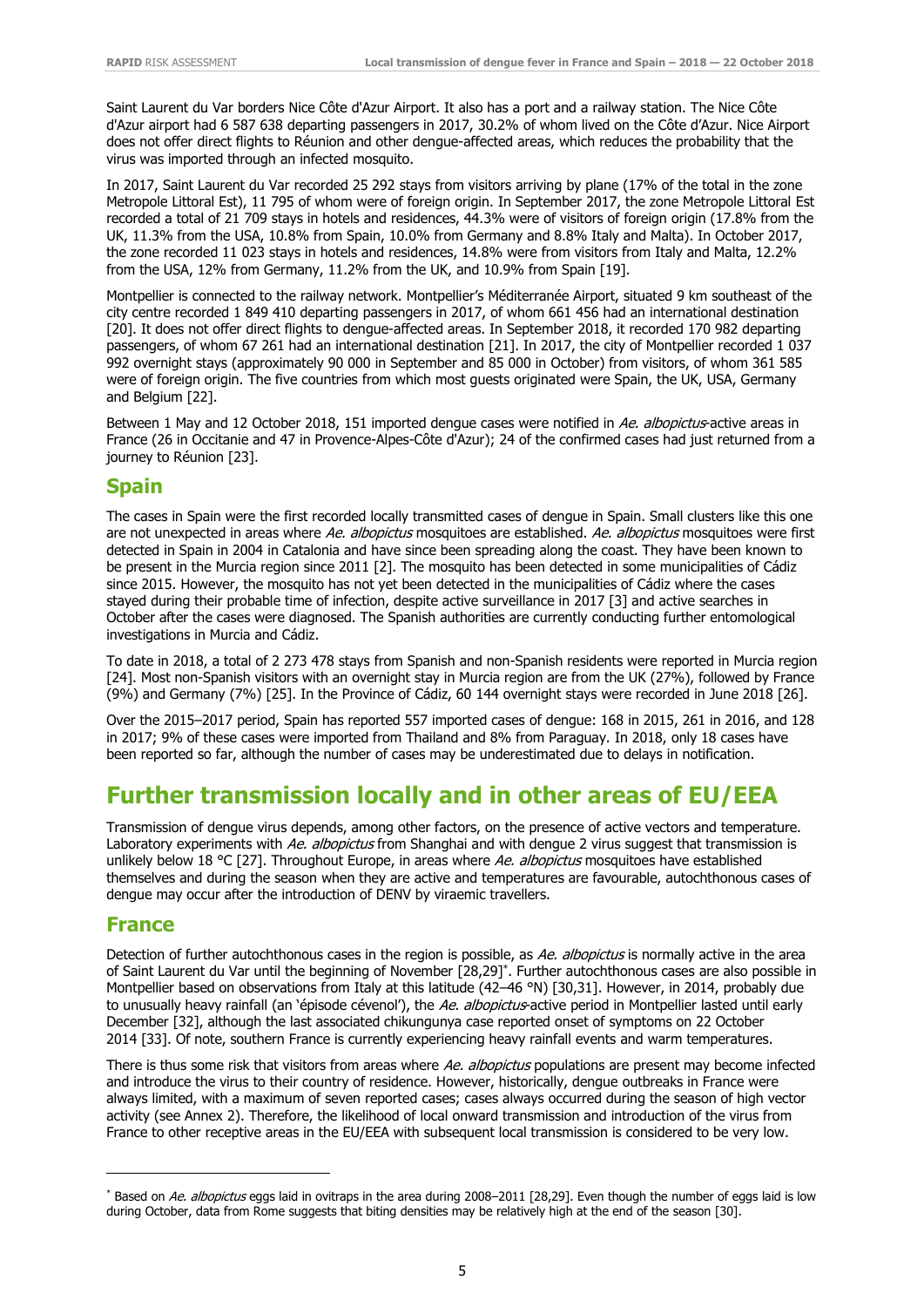#### **Spain**

Detection of further autochthonous cases in the region is possible because Ae. albopictus has been found to be active until the beginning of December [2-5] in the region of Murcia and elsewhere. There is also evidence from Murcia that Ae. albopictus may, to a limited extent, be active during winter, but unlikely at sufficient levels to sustain transmission [34]. The potential seasonality of mosquito activity could be similar in the Province of Cádiz.

Similar to the risk in affected regions in France, there is some risk in Spain that visitors from areas where Ae. albopictus populations are present may become infected and introduce the virus in their country of residence. However, as dengue epidemics in Europe were always limited, with a maximum of seven reported cases and duration restricted to the season of high vector activity (see Annex 2), the likelihood of onward local transmission and of introduction of the virus from Spain to other receptive areas in the EU/EEA with subsequent local transmission is considered to be very low.

### **Dengue and safety of substances of human origin**

DENV can be transmitted through substances of human origin (SoHO) donated by asymptomatic, viraemic donors. Transmission of DENV through transfusion of erythrocytes, platelets and plasma [35-40] as well as through kidney [41,42], liver [42-44], heart [42] and bone marrow [45,46] transplantation have been reported in the past. The precise level of risk of DENV transmission through SoHO cannot be adequately assessed due to the small number of cases reported. The rarity of reported SoHO-transmitted dengue cases could be partly explained by underrecognition and under-diagnosis of this disease in many endemic countries around the world. Other factors include the hypothetical enhancement of DENV replication and DENV virulence in the salivary gland cells of the mosquito, the presence of protective antibodies among transfusion recipients or in co-transfused antibody-positive blood components [36]. Further data are needed to assess the risk of DENV transmission thorough SoHO more precisely.

To prevent transfusion-transmitted DENV infection, blood donors should be deferred for 120 days after full recovery from clinical dengue [47]. In affected areas, donors with flu-like symptoms should be deferred for 28 days after the resolution of symptoms [47]; alternatively, donations should be quarantined for 72 hours and released upon the information of absence of symptoms in the donor. Donation screening using nucleic acid testing (NAT) is the main tool to reduce the risk of transmission in affected areas when deferrals may potentially affect supply. For plasma and platelets donations, pathogen-reduction technology may also be considered. Post-donation information should be reinforced. Potential asymptomatic donors whose travel histories place them at risk of dengue infection should be deferred for 28 days upon return to non-endemic areas [47].

Donors of organs, cells and tissues living or coming from dengue-affected areas should be tested for the presence of viral RNA using NAT [48,49]. Organs from viraemic donors should not be used without consulting a transplant infectious disease expert [48].

On 8 October 2018, the French National Agency for Medicines and Health Products – Agence Nationale de Securité du Médicament (ANSM) – posted recommendations for dengue-affected areas on the RATC and RAB platforms (Rapid Alert for Tissues and Cells, Rapid Alert for Blood and Blood Components). ANSM recommends two measures: 1) reinforcing post-donation information in the department of Alpes-Maritimes; 2) discontinuation of blood collection by mobile units in cities affected by cases. ANSM also informed teams in charge of the removal of cells, tissues and organs that a human autochthonous dengue case has been detected in the department of Alpes-Maritimes.

In Spain, the measures taken by blood establishments include provisional deferral of blood collections and the recovery of red blood cells that have been obtained in the areas identified as being at risk.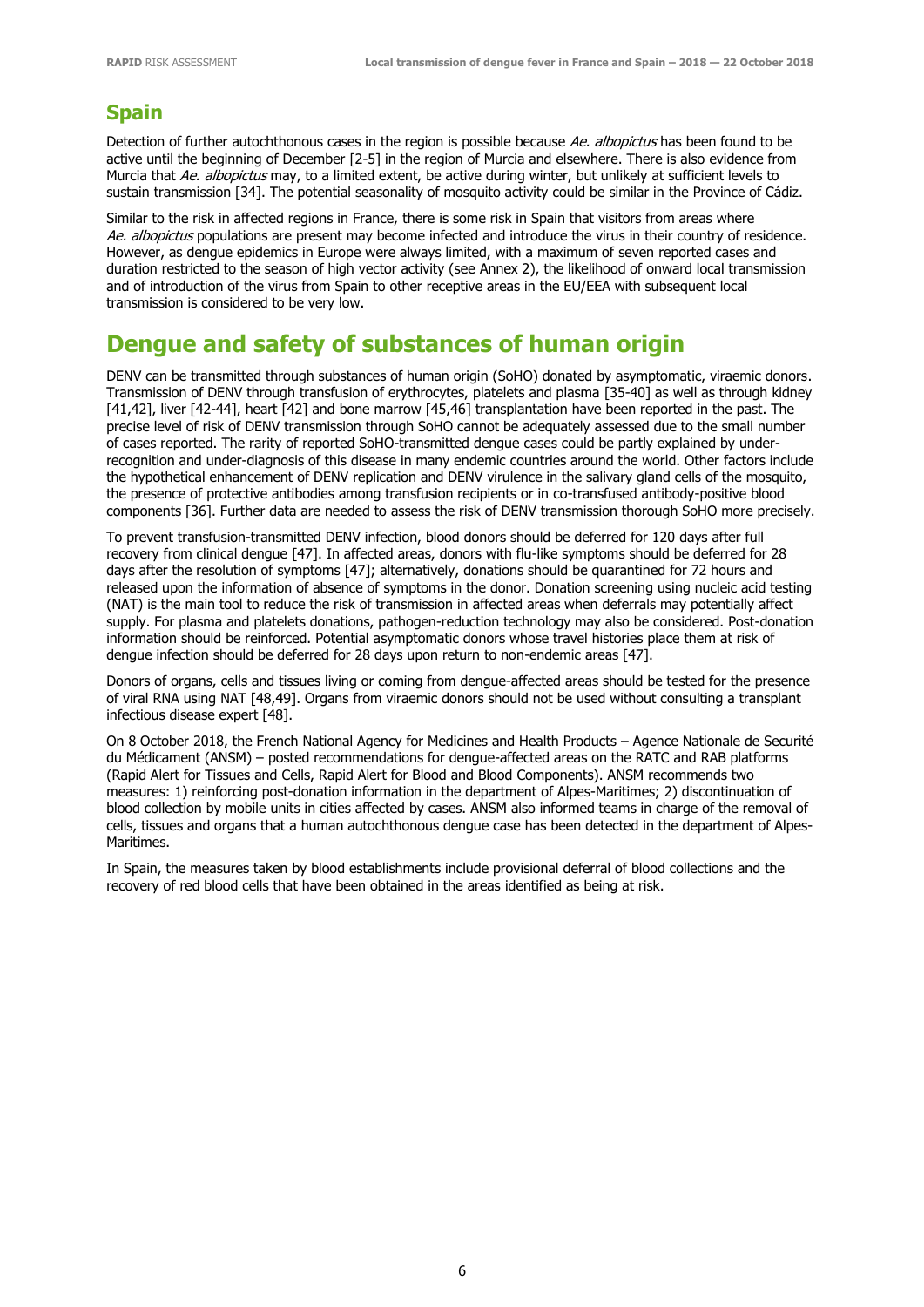## **Disclaimer**

ECDC issues this risk assessment document based on an internal decision and in accordance with Article 10 of Decision No. 1082/13/EC and Article 7.1 of Regulation (EC) No 851/2004 establishing a European centre for disease prevention and control (ECDC). In the framework of ECDC's mandate, the specific purpose of an ECDC risk assessment is to present different options on a certain matter with their respective advantages and disadvantages. The responsibility on the choice of which option to pursue and action to take, including the adoption of mandatory rules or guidelines, lies exclusively with EU/EEA Member States. In its activities, ECDC strives to ensure its independence, high scientific quality, transparency and efficiency. This report was written with the coordination and assistance of an Internal Response Team at the ECDC. All data published in this risk assessment are correct to the best of our knowledge at the time of publication. Maps and figures published do not represent a statement on the part of ECDC or its partners on the legal or border status of the countries and territories shown.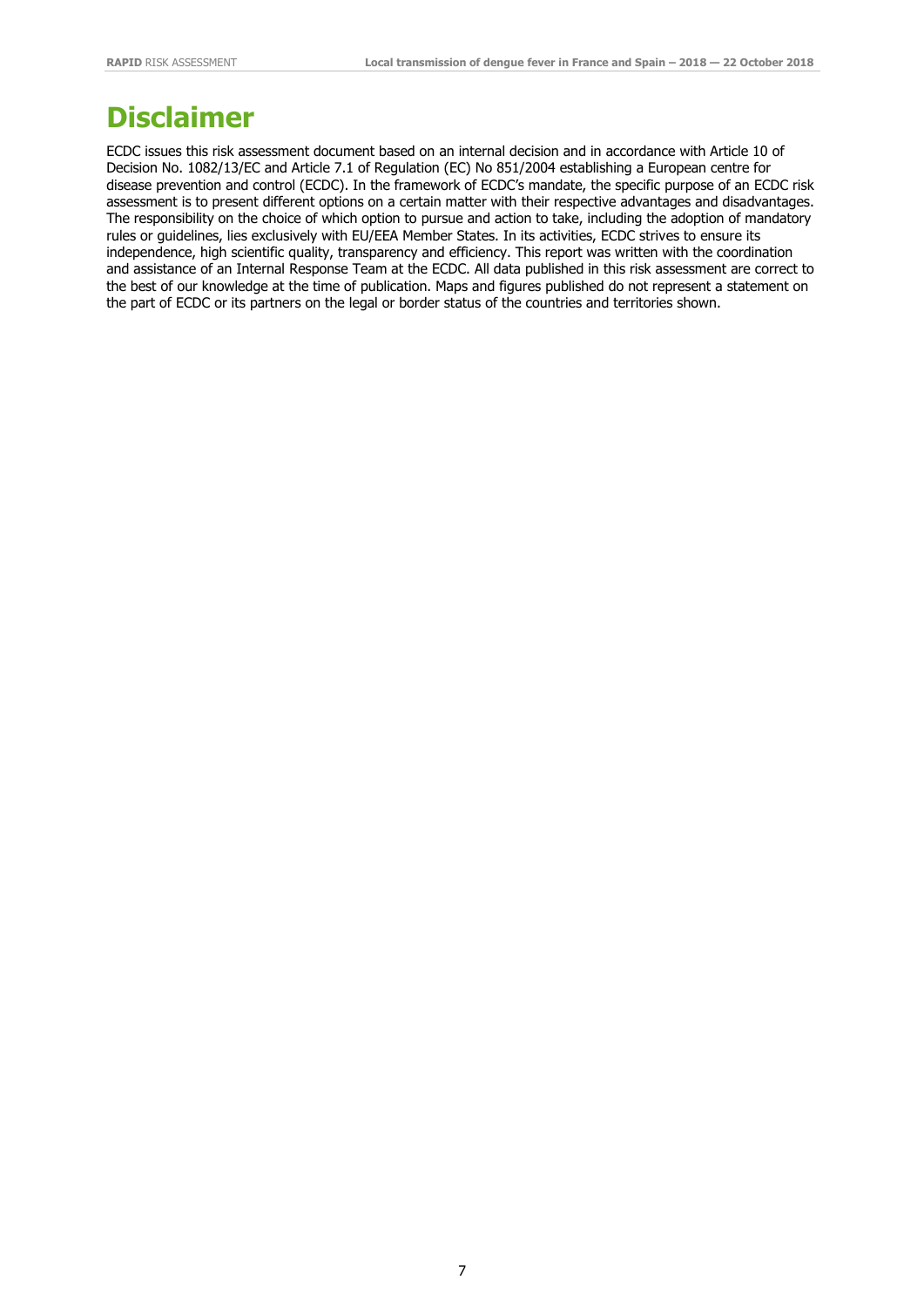## **References**

- 1. European Centre for Disease Prevention and Control. CDTR Week 39, 23–29 September 2018. Stockholm: ECDC; 2018.
- 2. Collantes F, Delacour S, Alarcon-Elbal PM, Ruiz-Arrondo I, Delgado JA, Torrell-Sorio A, et al. Review of tenyears presence of Aedes albopictus in Spain 2004-2014: known distribution and public health concerns. Parasit Vectors. 2015 Dec 23;8:655.
- 3. Lucientes J, Molina R. Informe de las actividades desarrolladas por la Universidad de Zaragoza durante el año 2017 en virtud del procedimiento abierto N°2015/507 PA004 para la realización del trabajo técnico que lleva como título: Vigilancia entomológica en aeropuertos y puertos frente a vectores importados de enfermedades infecciosas exóticas, y vigilancia de potenciales vectores autóctonos de dichas enfermedades. Zaragoza: Universidad de Zaragoza; 2017.
- 4. Lucientes J, Molina R. Informe de las actividades desarrolladas por la Universidad de Zaragoza durante el año 2016 en virtud del procedimiento abierto Nº2015/507 PA004 para la realización del trabajo técnico que lleva como título: Vigilancia entomológica en aeropuertos y puertos frente a vectores importados de enfermedades infecciosas exóticas, y vigilancia de potenciales vectores autóctonos de dichas enfermedades. Zaragoza: Universidad de Zaragoza; 2016.
- 5. Lucientes J, Molina R. Informe de las actividades desarrolladas por la Universidad de Zaragoza durante el año 2015 en virtud del procedimiento abierto Nº2015/507 PA004 para la realización del trabajo técnico que lleva como título: Vigilancia entomológica en aeropuertos y puertos frente a vectores importados de enfermedades infecciosas exóticas, y vigilancia de potenciales vectores autóctonos de dichas enfermedades. Zaragoza: Universidad de Zaragoza; 2015.
- 6. Schmidt-Chanasit J, Haditsch M, Schoneberg I, Gunther S, Stark K, Frank C. Dengue virus infection in a traveller returning from Croatia to Germany. Euro Surveill. 2010 Oct 07;15(40).
- 7. European Centre for Disease Prevention and Control (ECDC). Factsheet about dengue fever [Internet]. ECDC: Stockholm; 2018 [cited 2018 Jul 3]. Available from: [https://ecdc.europa.eu/en/dengue](https://ecdc.europa.eu/en/dengue-fever/facts/factsheet)[fever/facts/factsheet.](https://ecdc.europa.eu/en/dengue-fever/facts/factsheet)
- 8. Goncalves A, Peeling RW, Chu MC, Gubler DJ, de Silva AM, Harris E, et al. Innovative and new approaches to laboratory diagnosis of Zika and dengue: a meeting report. J Infect Dis. 2018 Mar 13;217(7):1060-8.
- 9. Muller DA, Depelsenaire AC, Young PR. Clinical and laboratory diagnosis of dengue virus infection. J Infect Dis. 2017 Mar 1;215(suppl\_2):S89-S95.
- 10. EVD-LabNet. EVD-LabNet directory search. Rotterdam: EVD-LabNet secretariat; 2018 [cited 2018 Apr 10]. Available from: [https://www.evd-labnet.eu/evd-labnet-directory-search?species=996-dengue-virus.](https://www.evd-labnet.eu/evd-labnet-directory-search?species=996-dengue-virus)
- 11. Lambrechts L, Scott TW, Gubler DJ. Consequences of the expanding global distribution of Aedes albopictus for dengue virus transmission. PLoS Negl Trop Dis. 2010;4(5):e646.
- 12. Gratz NG. Critical review of the vector status of *Aedes albopictus*. Medical and veterinary entomology. 2004 Sep;18(3):215-27.
- 13. Tsuda Y, Maekawa Y, Ogawa K, Itokawa K, Komagata O, Sasaki T, et al. Biting density and distribution of Aedes albopictus during the September 2014 outbreak of dengue fever in Yoyogi Park and the vicinity of Tokyo Metropolis, Japan. Jpn J Infect Dis. 2016;69(1):1-5.
- 14. Kutsuna S, Kato Y, Moi ML, Kotaki A, Ota M, Shinohara K, et al. Autochthonous dengue fever, Tokyo, Japan, 2014. Emerg Infect Dis. 2015 Mar;21(3):517-20.
- 15. Effler PV, Pang L, Kitsutani P, Vorndam V, Nakata M, Ayers T, et al. Dengue fever, Hawaii, 2001–2002. Emerg Infect Dis. 2005 May;11(5):742-9.
- 16. Luo L, Jiang LY, Xiao XC, Di B, Jing QL, Wang SY, et al. The dengue preface to endemic in mainland China: the historical largest outbreak by Aedes albopictus in Guangzhou, 2014. Infect Dis Poverty. 2017 Sep 22;6(1):148.
- 17. European Centre for Disease Prevention and Control. Dengue outbreak in Réunion, France 16 April 2018. Stockholm: ECDC, 2018.
- 18. Ministerio de Sanidad, Consumo y Bienestar Social. Notas de Prensa: Detectados dos casos de dengue sin antecedentes de viaje a zonas con transmisión del virus [Internet]. Madrid: Ministerio de Sanidad, Consumo y Bienestar Social; 2018 [cited 17 October 2018]. Available from: [https://www.mscbs.gob.es/gabinete/notasPrensa.do?id=4393.](https://www.mscbs.gob.es/gabinete/notasPrensa.do?id=4393)
- 19. Observatoire du tourisme de la Côte d'Azur. Les statistiques [Internet]. Nice: Observatoire du tourisme de la Côte d'Azur; 2018 [cited 17 October 2018]. Available from: [http://www.cotedazur](http://www.cotedazur-touriscope.com/v2/statistiques/)[touriscope.com/v2/statistiques/.](http://www.cotedazur-touriscope.com/v2/statistiques/)
- 20. Rapport Statistiques départ Montpellier trafic réalisé 1–31 Déc 2017. Montpellier Méditerranée airport, 2018.
- 21. Rapport statistiques traffic statistics période: 1-30 Septembre 2018. Montpellier Méditerranée airport, 2018.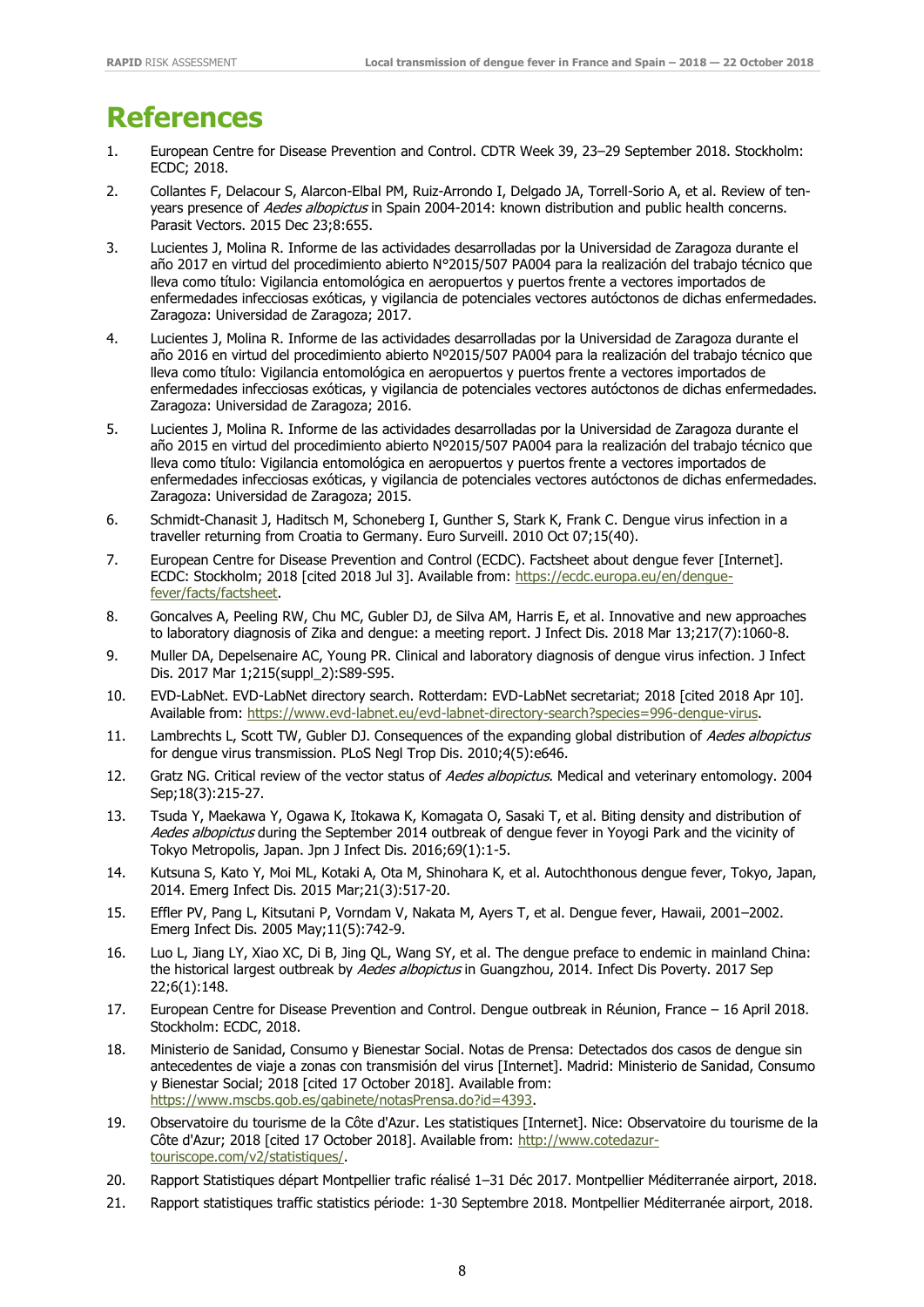- 22. Baromètre touristique Année 2017. Montpellier: Observatoire Office de Tourisme & des Congrès Montpellier Méditerranée Métropole, 2018.
- 23. Chikungunya, dengue et zika Données de la surveillance renforcée en France métropolitaine en 2018: INVS Santé Publique France; 2018 [cited 17 October 2018]. Available from: [http://invs.santepubliquefrance.fr/Dossiers-thematiques/Maladies-infectieuses/Maladies-a-transmission](http://invs.santepubliquefrance.fr/Dossiers-thematiques/Maladies-infectieuses/Maladies-a-transmission-vectorielle/Zika/Donnees-epidemiologiques/France-metropolitaine/Chikungunya-dengue-et-zika-Donnees-de-la-surveillance-renforcee-en-France-metropolitaine-en-2018)[vectorielle/Zika/Donnees-epidemiologiques/France-metropolitaine/Chikungunya-dengue-et-zika-Donnees](http://invs.santepubliquefrance.fr/Dossiers-thematiques/Maladies-infectieuses/Maladies-a-transmission-vectorielle/Zika/Donnees-epidemiologiques/France-metropolitaine/Chikungunya-dengue-et-zika-Donnees-de-la-surveillance-renforcee-en-France-metropolitaine-en-2018)[de-la-surveillance-renforcee-en-France-metropolitaine-en-2018](http://invs.santepubliquefrance.fr/Dossiers-thematiques/Maladies-infectieuses/Maladies-a-transmission-vectorielle/Zika/Donnees-epidemiologiques/France-metropolitaine/Chikungunya-dengue-et-zika-Donnees-de-la-surveillance-renforcee-en-France-metropolitaine-en-2018)
- 24. Instituto de Turismo de la Región de Murcia. Viajeros y pernoctaciones según destinos en la región de Murcia. Murcia: Instituto de Turismo de la Región de Murcia; 2018 [cited 17 October 2018]. Available from: [https://www.murciaturistica.es/en/tourism\\_statistics?pagina=viajeros-y-pernoctaciones-segun](https://www.murciaturistica.es/en/tourism_statistics?pagina=viajeros-y-pernoctaciones-segun-destinos&mes_desde=01&mes_hasta=08&anu_desde=2018&anu_hasta=2018)[destinos&mes\\_desde=01&mes\\_hasta=08&anu\\_desde=2018&anu\\_hasta=2018.](https://www.murciaturistica.es/en/tourism_statistics?pagina=viajeros-y-pernoctaciones-segun-destinos&mes_desde=01&mes_hasta=08&anu_desde=2018&anu_hasta=2018)
- 25. Pernoctaciones residentes en España según procedencia y destino en la región de Murcia: Instituto de Turismo de la Región de Murcia; 2018 [cited 17 October 2018]. Available from: [https://www.murciaturistica.es/en/tourism\\_statistics/?pagina=pernoctaciones-residentes-en-espana-segun](https://www.murciaturistica.es/en/tourism_statistics/?pagina=pernoctaciones-residentes-en-espana-segun-procedencia-y-destino)[procedencia-y-destino.](https://www.murciaturistica.es/en/tourism_statistics/?pagina=pernoctaciones-residentes-en-espana-segun-procedencia-y-destino)
- 26. Instituto Nacional de Estadística. Non-hotel tourist accommodation occupancy survey, June 2018 provisional data. Madrid: Instituto Nacional de Estadística; 2018.
- 27. Xiao FZ, Zhang Y, Deng YQ, He S, Xie HG, Zhou XN, et al. The effect of temperature on the extrinsic incubation period and infection rate of dengue virus serotype 2 infection in Aedes albopictus. Arch Virol. 2014 Nov;159(11):3053-7.
- 28. Lacour G, Chanaud L, L'Ambert G, Hance T. Seasonal synchronization of diapause phases in Aedes albopictus (Diptera: Culicidae). PLoS One. 2015;10(12):e0145311.
- 29. Tran A, L'Ambert G, Lacour G, Benoit R, Demarchi M, Cros M, et al. A rainfall- and temperature-driven abundance model for Aedes albopictus populations. Int J Environ Res Public Health. 2013 Apr 26;10(5):1698-719.
- 30. Manica M, Rosa R, Della Torre A, Caputo B. From eggs to bites: do ovitrap data provide reliable estimates of Aedes albopictus biting females? PeerJ. 2017;5:e2998.
- 31. Marini G, Guzzetta G, Baldacchino F, Arnoldi D, Montarsi F, Capelli G, et al. The effect of interspecific competition on the temporal dynamics of Aedes albopictus and Culex pipiens. Parasit Vectors. 2017 Feb 23;10(1):102.
- 32. Roiz D, Bousses P, Simard F, Paupy C, Fontenille D. Autochthonous chikungunya transmission and extreme climate events in southern France. PLoS Negl Trop Dis. 2015 Jun;9(6):e0003854.
- 33. Delisle E, Rousseau C, Broche B, Leparc-Goffart I, L'Ambert G, Cochet A, et al. Chikungunya outbreak in Montpellier, France, September to October 2014. Eurosurveillance. 2015;20(17):21108.
- 34. Collantes F, Delgado JA, Alarcón-Elbal PM, Delacour S, Lucientes J. First confirmed outdoor winter reproductive activity of Asian tiger mosquito (Aedes albopictus) in Europe. Anales de Biología. 2014;36:71-7.
- 35. Chuang VW, Wong TY, Leung YH, Ma ES, Law YL, Tsang OT, et al. Review of dengue fever cases in Hong Kong during 1998 to 2005. Hong Kong Med J. 2008 Jun;14(3):170-7.
- 36. Tambyah PA, Koay ES, Poon ML, Lin RV, Ong BK. Dengue hemorrhagic fever transmitted by blood transfusion. N Engl J Med. 2008 Oct 2;359(14):1526-7.
- 37. Stramer SL, Linnen JM, Carrick JM, Foster GA, Krysztof DE, Zou S, et al. Dengue viremia in blood donors identified by RNA and detection of dengue transfusion transmission during the 2007 dengue outbreak in Puerto Rico. Transfusion. 2012 Aug;52(8):1657-66.
- 38. Levi JE, Nishiya A, Felix AC, Salles NA, Sampaio LR, Hangai F, et al. Real-time symptomatic case of transfusion-transmitted dengue. Transfusion. 2015 May;55(5):961-4.
- 39. Oh HB, Muthu V, Daruwalla ZJ, Lee SY, Koay ES, Tambyah PA. Bitten by a bug or a bag? Transfusiontransmitted dengue: a rare complication in the bleeding surgical patient. Transfusion. 2015 Jul;55(7):1655- 61.
- 40. Matos D, Tomashek KM, Perez-Padilla J, Munoz-Jordan J, Hunsperger E, Horiuchi K, et al. Probable and possible transfusion-transmitted dengue associated with NS1 antigen-negative but RNA confirmed-positive red blood cells. Transfusion. 2016 Jan;56(1):215-22.
- 41. Tan FL, Loh DL, Prabhakaran K, Tambyah PA, Yap HK. Dengue haemorrhagic fever after living donor renal transplantation. Nephrology, dialysis, transplantation: official publication of the European Dialysis and Transplant Association – European Renal Association. 2005 Feb;20(2):447-8.
- 42. Rosso F, Pineda JC, Sanz AM, Cedano JA, Caicedo LA. Transmission of dengue virus from deceased donors to solid organ transplant recipients: case report and literature review. Braz J Infect Dis. 2018 Jan - Feb;22(1):63-69.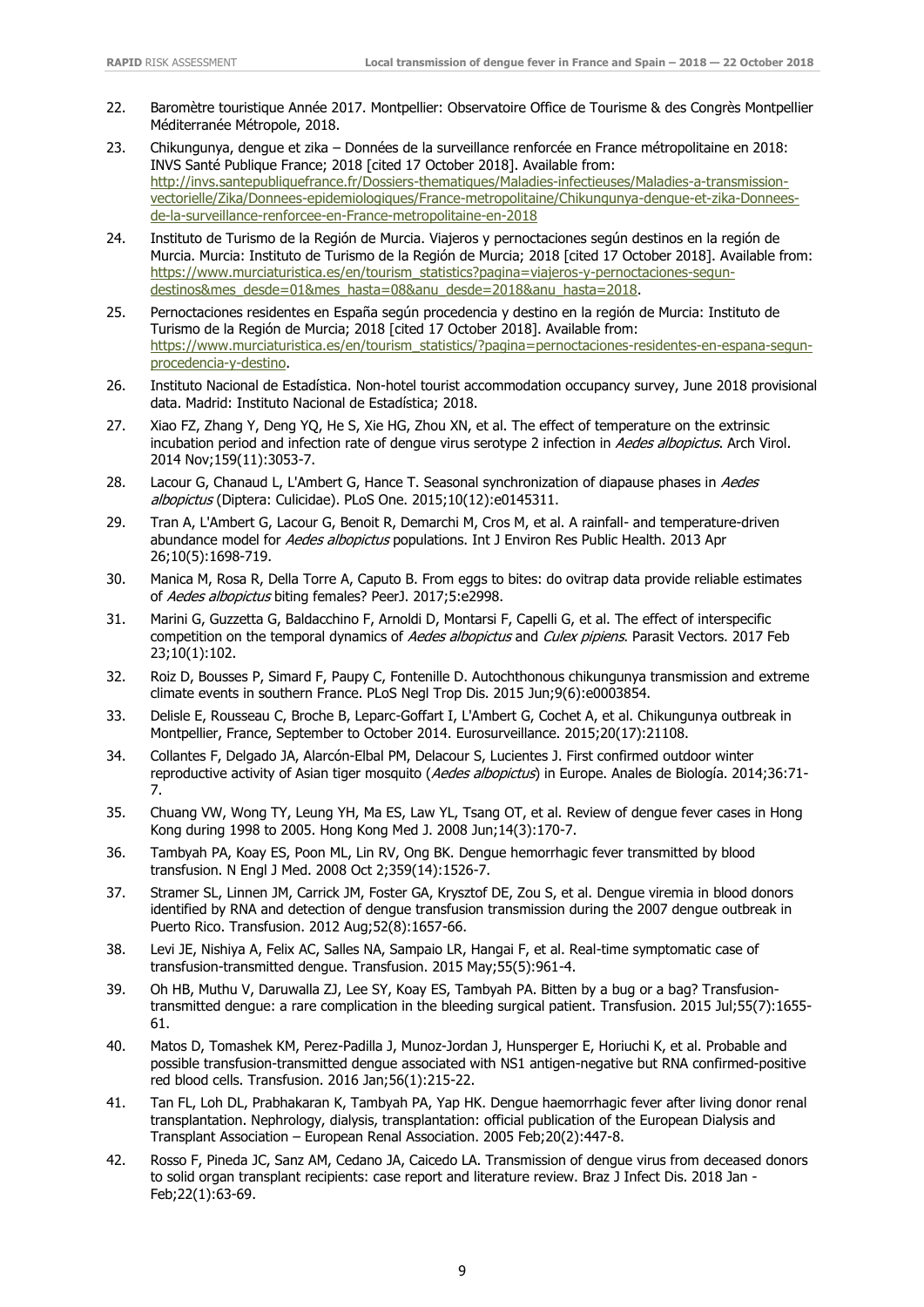- 43. Gupta RK, Gupta G, Chorasiya VK, Bag P, Shandil R, Bhatia V, et al. Dengue virus transmission from living donor to recipient in liver transplantation: A case report. Journal of clinical and experimental hepatology. 2016 Mar;6(1):59-61.
- 44. Saigal S, Choudhary NS, Saraf N, Kataria S, Mohanka R, Soin AS. Transmission of dengue virus from a donor to a recipient after living donor liver transplantation. Liver Transpl. 2013 Dec;19(12):1413-4.
- 45. Rigau-Perez JG, Vorndam AV, Clark GG. The dengue and dengue hemorrhagic fever epidemic in Puerto Rico, 1994–1995. Am J Trop Med Hyg. 2001 Jan-Feb;64(1-2):67-74.
- 46. Punzel M, Korukluoglu G, Caglayik DY, Menemenlioglu D, Bozdag SC, Tekgunduz E, et al. Dengue virus transmission by blood stem cell donor after travel to Sri Lanka; Germany, 2013. Emerg Infect Dis. 2014 Aug;20(8):1366-9.
- 47. European Directorate for the Quality of Medicines and Healthcare, Council of Europe. Guide to the preparation, use and quality assurance of blood components 19th ed. European Directorate for the Quality of Medicines and Healthcare: Strasbourg; 2017. Available from: [https://www.edqm.eu/en/blood](https://www.edqm.eu/en/blood-transfusion-guide)[transfusion-guide.](https://www.edqm.eu/en/blood-transfusion-guide)
- 48. European Directorate for the Quality of Medicines and Healthcare, Council of Europe. Guide to the quality and safety of organs for transplantation. 6th ed. European Directorate for the Quality of Medicines and Healthcare: Strasbourg; 2016. Available from: [https://www.edqm.eu/en/organs-tissues-and-cells-technical](https://www.edqm.eu/en/organs-tissues-and-cells-technical-guides)[guides.](https://www.edqm.eu/en/organs-tissues-and-cells-technical-guides)
- 49. European Commission. Commission Directive 2006/17/EC of 8 February 2006 implementing Directive 2004/23/EC of the European Parliament and of the Council as regards certain technical requirements for the donation, procurement and testing of human tissues and cells 2006. Available from: [https://eur](https://eur-lex.europa.eu/legal-content/EN/TXT/?uri=celex:32006L0017)[lex.europa.eu/legal-content/EN/TXT/?uri=celex:32006L0017.](https://eur-lex.europa.eu/legal-content/EN/TXT/?uri=celex:32006L0017)
- 50. Angelini R, Finarelli A, Angelini P, et al. Chikungunya in north-eastern Italy: a summing up of the outbreak. Euro Surveill. 2007 Nov(12(11):E071122 071122).
- 51. Rezza R, Nicoletti L, Angelini R, Romi R, Finarelli AC, Panning M, et al. Infection with chikungunya virus in Italy: an outbreak in a temperate region. Lancet. 2007 December;30(9602):1840-6
- 52. Gjenero-Margan I, Aleraj B, Krajcar D, Lesnikar V, Klobucar A, Pem-Novosel I, et al. Autochthonous dengue fever in Croatia, August–September 2010. Euro Surveill. 2011 Mar 3;16(9).
- 53. Kurolt IC, Betica-Radic L, Dakovic-Rode O, Franco L, Zelena H, Tenorio A, et al. Molecular characterization of dengue virus 1 from autochthonous dengue fever cases in Croatia. Clin Microbiol Infect. 2013 Mar;19(3):E163-5.
- 54. Vega-Rua A, Zouache K, Caro V, Diancourt L, Delaunay P, Grandadam M, et al. High efficiency of temperate Aedes albopictus to transmit chikungunya and dengue viruses in the Southeast of France. PLoS One. 2013;8(3):e59716.
- 55. Grandadam M, Caro V, Plumet S, Thiberge JM, Souares Y, Failloux AB, et al. Chikungunya virus, southeastern France. Emerging Infectious Diseases. 2011 May;17(5):910-3.
- 56. Wilder-Smith A, Quam M, Sessions O, Rocklov J, Liu-Helmersson J, Franco L, et al. The 2012 dengue outbreak in Madeira: exploring the origins. Euro Surveill. 2014 Feb 27;19(8):20718.
- 57. European Centre for Disease Prevention and Control. Dengue outbreak in Madeira, Portugal. Stockholm: European Centre for Disease Prevention and Control; 2013. Available from: [https://ecdc.europa.eu/sites/portal/files/media/en/publications/Publications/dengue-madeira-ECDC-mission-](https://ecdc.europa.eu/sites/portal/files/media/en/publications/Publications/dengue-madeira-ECDC-mission-2013.pdf)[2013.pdf.](https://ecdc.europa.eu/sites/portal/files/media/en/publications/Publications/dengue-madeira-ECDC-mission-2013.pdf)
- 58. Marchand E, Prat C, Jeannin C, Lafont E, Bergmann T, Flusin O, et al. Autochthonous case of dengue in France, October 2013. Euro Surveill. 2013 Dec 12;18(50):20661.
- 59. Giron S, Rizzi J, Leparc-Goffart I, Septfons A, Tine R, Cadiou B, et al. New occurrence of autochthonous cases of dengue fever in southeast France, August-September 2014. Bulletin épidémiologique hebdomadaire,. 2014 2015 Apr 28;13-14:217.
- 60. Succo T, Leparc-Goffart I, Ferre JB, Roiz D, Broche B, Maquart M, et al. Autochthonous dengue outbreak in Nimes, South of France, July to September 2015. Euro Surveill. 2016 May 26;21(21).
- 61. Succo T, Noel H, Nikolay B, Maquart M, Cochet A, Leparc-Goffart I, et al. Dengue serosurvey after a 2 month long outbreak in Nimes, France, 2015: was there more than met the eye? Euro Surveill. 2018 Jun;23(23).
- 62. C. Calba, M. Guerbois-Galla, F. Franke, C. Jeannin, M. Auzet-Caillaud, et al. Preliminary report of an autochthonous chikungunya outbreak in France, July to September 2017. Euro Surveill. 2017;22(39):pii=17-00647. https://doi.org/10.2807/1560-7917.ES.2017.22.39.17-00647
- 63. Cire Paca Corse. Veille Hebdo. Provence-Alpes-Côte d'Azur. Marseille: ARS Paca Cire Paca Corse; 2017. Available from: [https://www.paca.ars.sante.fr/system/files/2017-09/VeilleHebdo-Paca-201736.pdf.](https://www.paca.ars.sante.fr/system/files/2017-09/VeilleHebdo-Paca-201736.pdf)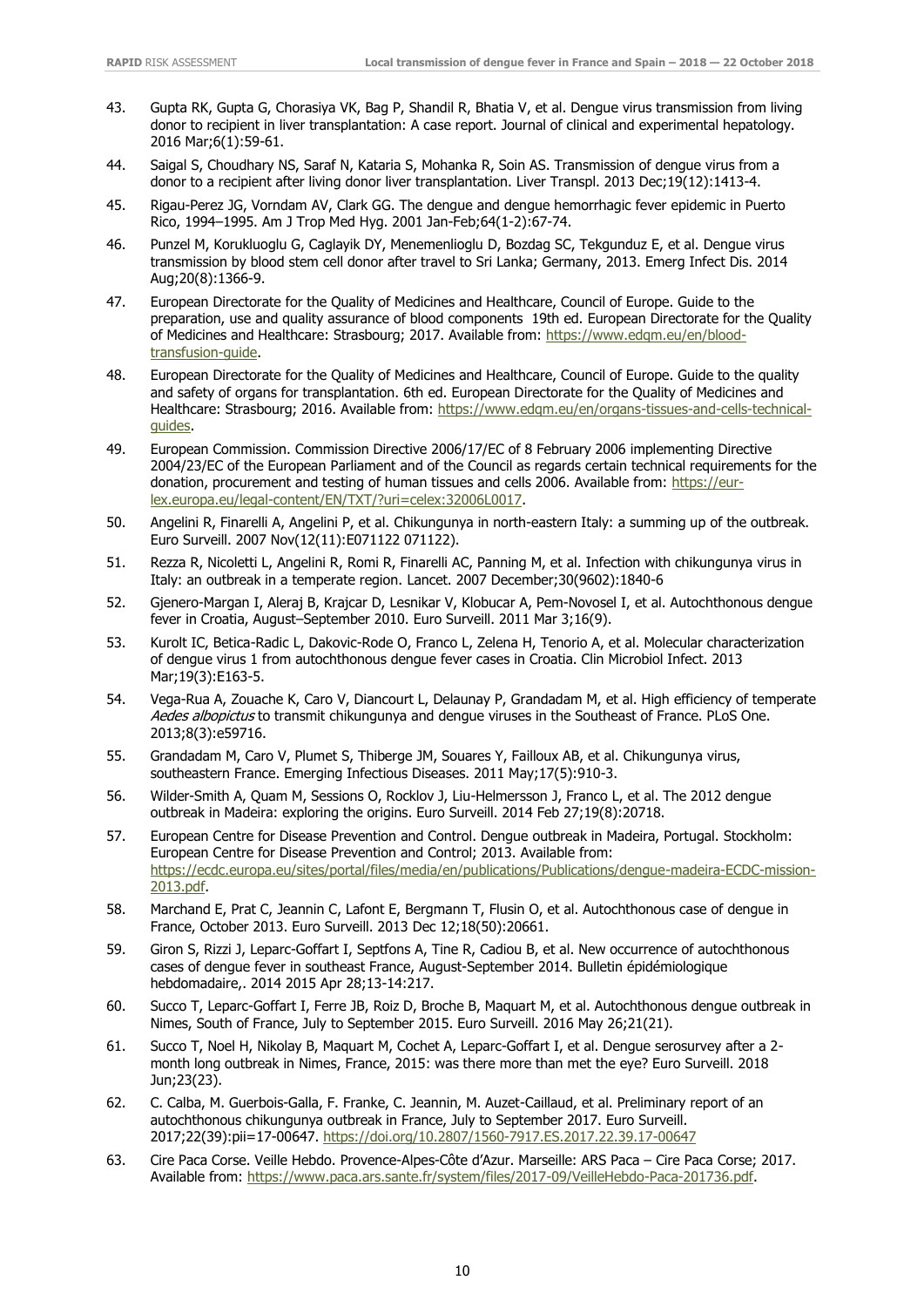- 64. Venturi G, Di Luca M, Fortuna C, Remoli ME, Riccardo F, et al. Detection of a chikungunya outbreak in Central Italy, August to September 2017. Euro Surveill. 2017;22(39):pii=17-00646. <https://doi.org/10.2807/1560-7917.ES.2017.22.39.17-00646>
- 65. Istituto Superiore di Sanità. Casi autoctoni di Chikungunya nella zona di Anzio (RM). Istituto Superiore di Sanità; 2017.
- 66. Istituto Superiore di Sanità. Italy: autochtonous cases of chikungunya virus (updated 21 December 2017). Roma: Istituto Superiore di Sanità; 2017.
- 67. Franco L, Pagan I, Serre Del Cor N, Schunk M, Neumayr A, Molero F, et al. Molecular epidemiology suggests Venezuela as the origin of the dengue outbreak in Madeira, Portugal in 2012-2013. Clin Microbiol Infect. 2015 Jul;21(7):713 e5-8.
- 68. European Centre for Disease Prevention and Control. Aedes aegypti Factsheet for experts [Internet]. ECDC: Stockholm; 2017 [cited 22 Oct 2018]. Available from: [https://ecdc.europa.eu/en/disease](https://ecdc.europa.eu/en/disease-vectors/facts/mosquito-factsheets/aedes-aegypti)[vectors/facts/mosquito-factsheets/aedes-aegypti.](https://ecdc.europa.eu/en/disease-vectors/facts/mosquito-factsheets/aedes-aegypti)
- 69. European Centre for Disease Prevention and Control. Aedes aegypti current known distribution: June 2018 [Internet]. ECDC: Stockholm; 2018 [cited 22 Oct 2018]. Available from: <https://ecdc.europa.eu/en/publications-data/aedes-aegypti-current-known-distribution-june-2018>
- 70. Entente Interdépartementale pour la démoustication du littoral méditerranéen. Surveillance du moustique Aedes albopictus en France métropolitaine – bilan 2016. Montpellier: EID méditerrané; 2016. Available from: [https://solidarites-sante.gouv.fr/IMG/pdf/bilan\\_surv\\_albopictus\\_2016.pdf](https://solidarites-sante.gouv.fr/IMG/pdf/bilan_surv_albopictus_2016.pdf)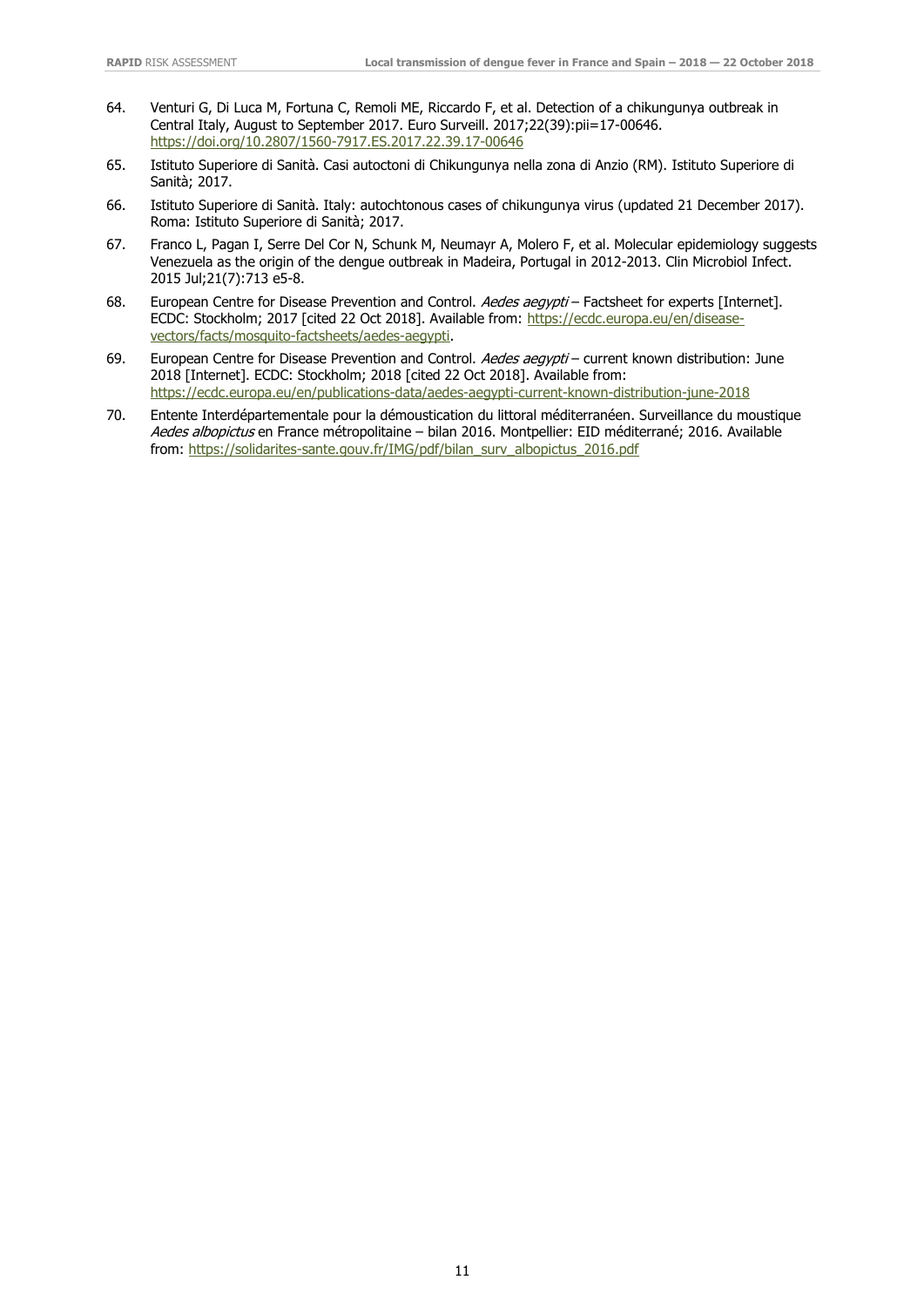### **Annex 1**

#### **Figure 1. Distribution of Aedes albopictus in the EU/EEA and neighbouring countries, June 2018**



Source: ECDC online maps: Aedes albopictus, current known distribution: June 2018. Available from: <https://ecdc.europa.eu/en/publications-data/aedes-albopictus-current-known-distribution-june-2018>

**Figure 2. Geographical distribution of worldwide dengue cases detected in 2018, as of 19 October 2018**





12